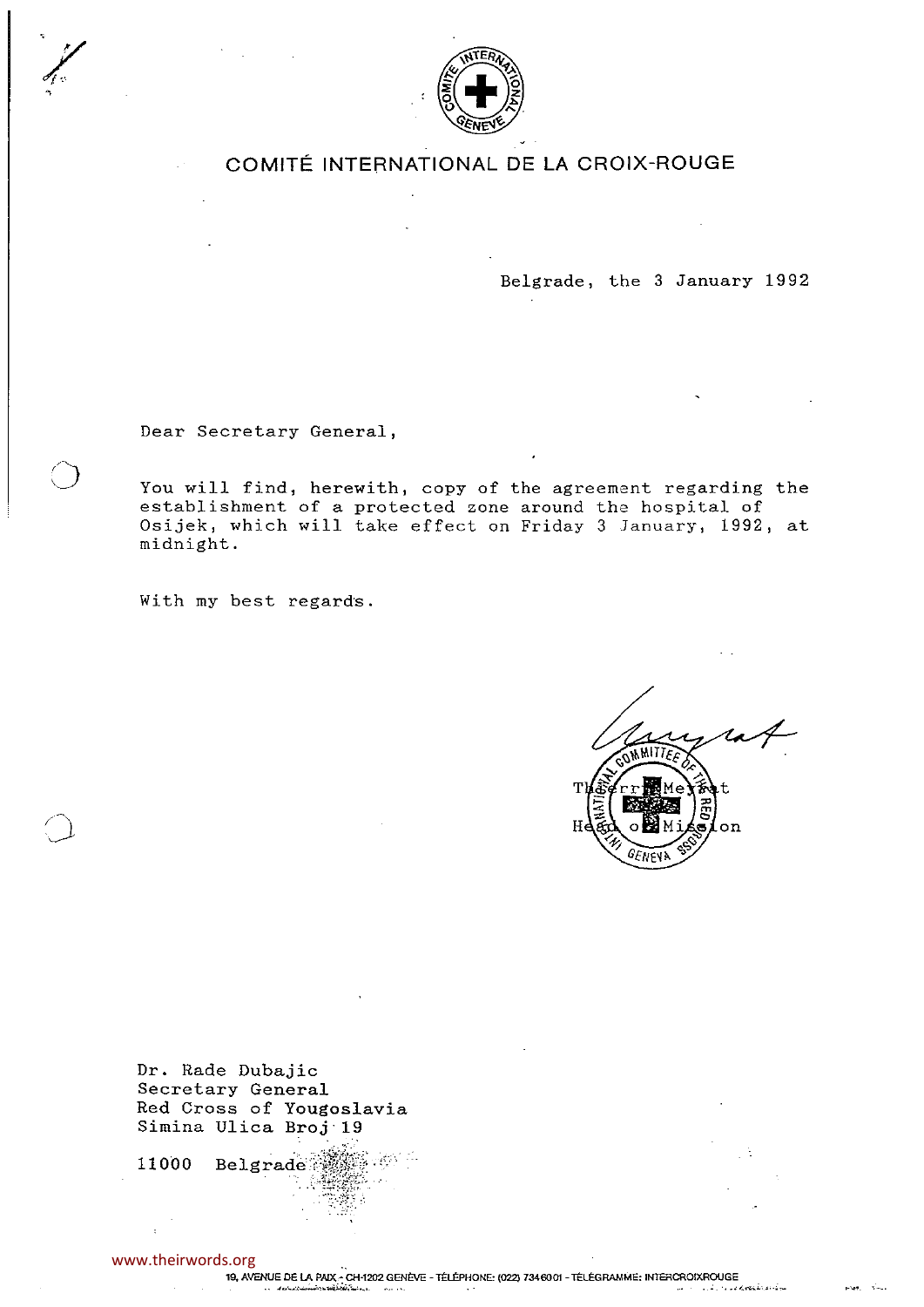## AGREEMENT RELATING TO THE ESTABLISHMENT OF A PROTECTED ZONE AROUND THE HOSPITAL OF OSIJEK

During a meeting held in Pècs (Hungary) on 27.12.91 and chaired by Mr. Thierry Germond, Delegate General for Europe of the International Committee of the Red Cr065 (ICRC), Dr.. Ljlijana Stojanovic, Federal Secretariat for Labour, Health, Veterans Affairs and Social Policy Col. Dr. Miodrag Starcevic, Federal Secretariat for Defense

Mr. Dragan Knezevic, Expert on International Humanitarian Law for the Yugoslav People's Army

Col. Dr. Darko Ropac, Representative of the Croatian Army

Prim.. Dr.. Kresimir Glavina, Director of the General Hospital in Osijek

 $\Pr$ of. Dr. Antun Tucak, Representative of the General Hospital in Osijek

Dr.. Sava Novakovic, Ministry of Health, Serbia

- agreed upon the following:<br>1. Accepting an initiative made by the ICRC under its right of 1. Accepting an initiative made by the  $\frac{1}{2}$  acception of Osijek and initiative, the parties declare the hospital of  $\sim$ <sup>a</sup> zone around it as drawn on the annexed map, <sup>a</sup> protected zone according to the principles of Article 23 of the First Geneva Convention of 1949 and of Articles 14 and 15 of the Fourth Geneva Convention..
- 2.(1) The protected zone will be placed under<br>supervision and control of the ICRC. the
- (2) There will be ICRC delegates permanently present in the zone..
	- (3) The ICRC may engage, as ICRC local staff, any civilian or group of civilians it considers suitable and reliable to assist it in supervising and controlling the protected zone..
	- (4) Parties to the agreement shall take every measure to ensure free entrance to and exit from the protected zone for the ICRC delegates and the local staff.

 $\mathcal{D}$ 

فكفحص وأنارس

3. The protected zone is clearly delimited and marked by means of red crosses of as large dimensions as possible. The red  $c$ rosses shall be made visible at night appropriate illumination..

— ',~ '~ø\$

1-.— — .4.a- <sup>~</sup>\*A

<u> 1964 Samondia Carnagement III II</u>

-~

 $\bigcap$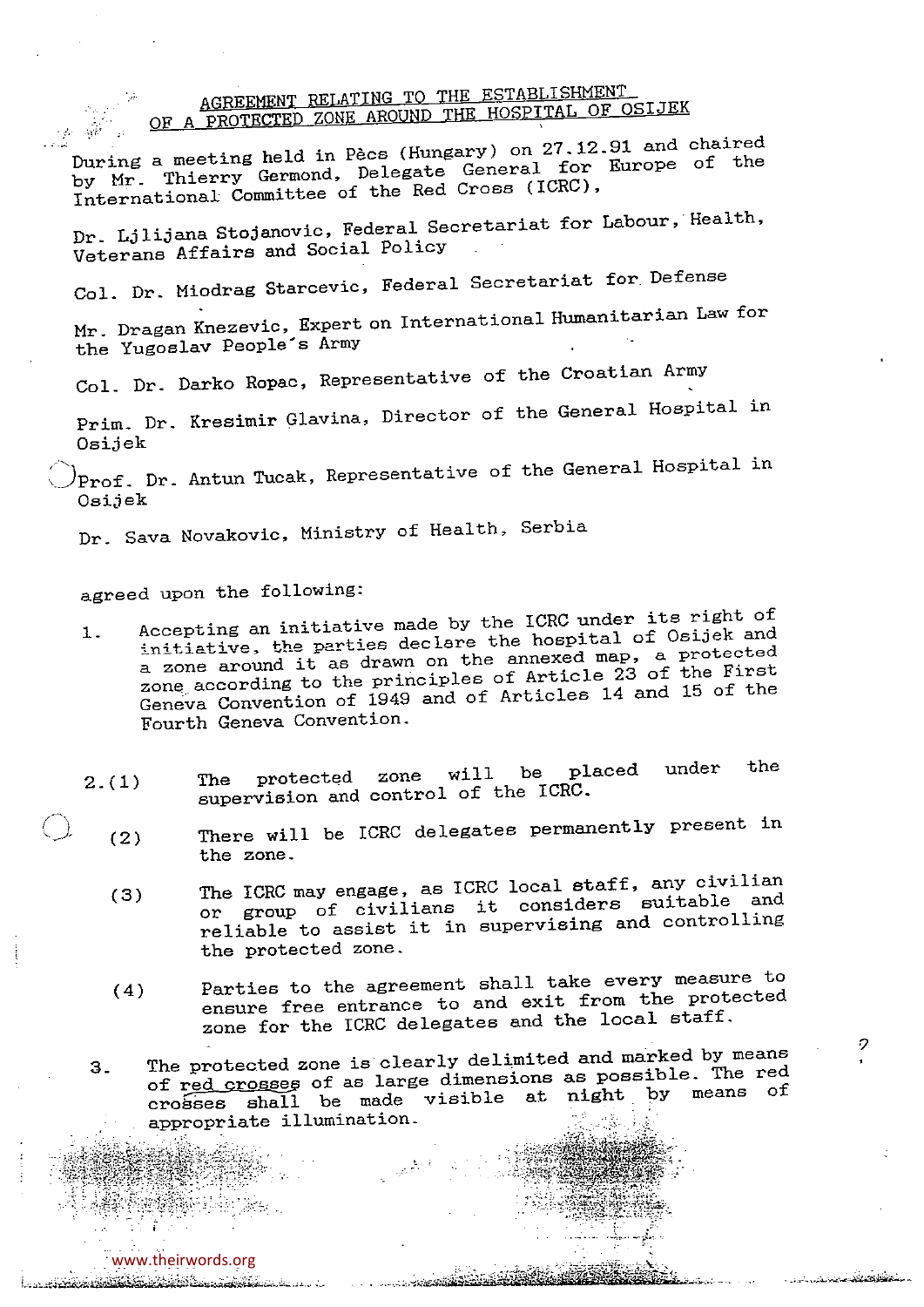- 4- (1) Access to the protected zone is restricted to the following categories of persons:
	- sick and wounded civilian and military personnel;
	- family members visiting patients recovering in the hospital; 15,
	- persons aged over 65 years, children under persons aged over by years, children under seven,  $expectant$  mothers and mothers of children under seven,  $\frac{1}{100}$ taking no part in the hostilities;
	- medical and administrative personnel of the hospital<br>of Osijek;
	- of Osijek - ICRC delegates and ICRC local staff.

 $\mathbf{A}$ 

- (2) The ICRC may extend admission to the protected zone to other civilians not taking part in the hostilities and
- seeking refuge in the protected zone.<br>The parties shall permit and facilitate at all times (3) The parties shall permit and facilitate at all the above-mentioned persons to the
- protected zone.<br>Persons whose permanent residence is within the  $(4)$  Persons whose permanent rorinomor in with the protected zone shall have the right to stay in the zone if they take no part in the hostilities.<br>The ICRC shall control that only persons of the above-
- 5. (1) The ICRC shall control that only persons of the above mentioned categories shall be present or enter into the protected zone.
	- (2) The access of any person not corresponding to the above-mentioned categories is subject to the authorization of the ICRC.
- 6. The parties to this agreement shall take all necessary measures to prohibit access to all persons who have no right to reside in or to visit the protected zone.<br>() No weapon is allowed inside the protected zone and
- 7. (1) No weapon is allowed inside the proceeding protection and institute and protection military medical personnel accompanying (2) Only the military medical personnel accompanying
	- (2) Only the military medical personnel accompanying ambulances may retain their light personal weapons when bringing in sick or wounded persons for emergency treatment to the hospital. They must leave the protected zone immediately after conveying the sick or wounded persons to the hospital.
	- (3) Armed hospital guards must remain at the border of the protected zone.
	- 8. The arms and ammunition taken from the wounded, sick or<br>other persons residing in the zone will be stored outside the protected zone. However, the fact that these weapons and ammunition have not yet been handed to the proper service, and stored outside the zone, considered as depriving the zone ~of its protection.

 $\bar{1},\bar{2},\bar{3},\bar{4},\bar{5}$ 

 $\frac{2}{\sqrt{2}}$  www.theirwords.org

 $\sim$ 

الأراسيا لألبان

www.theirwords.org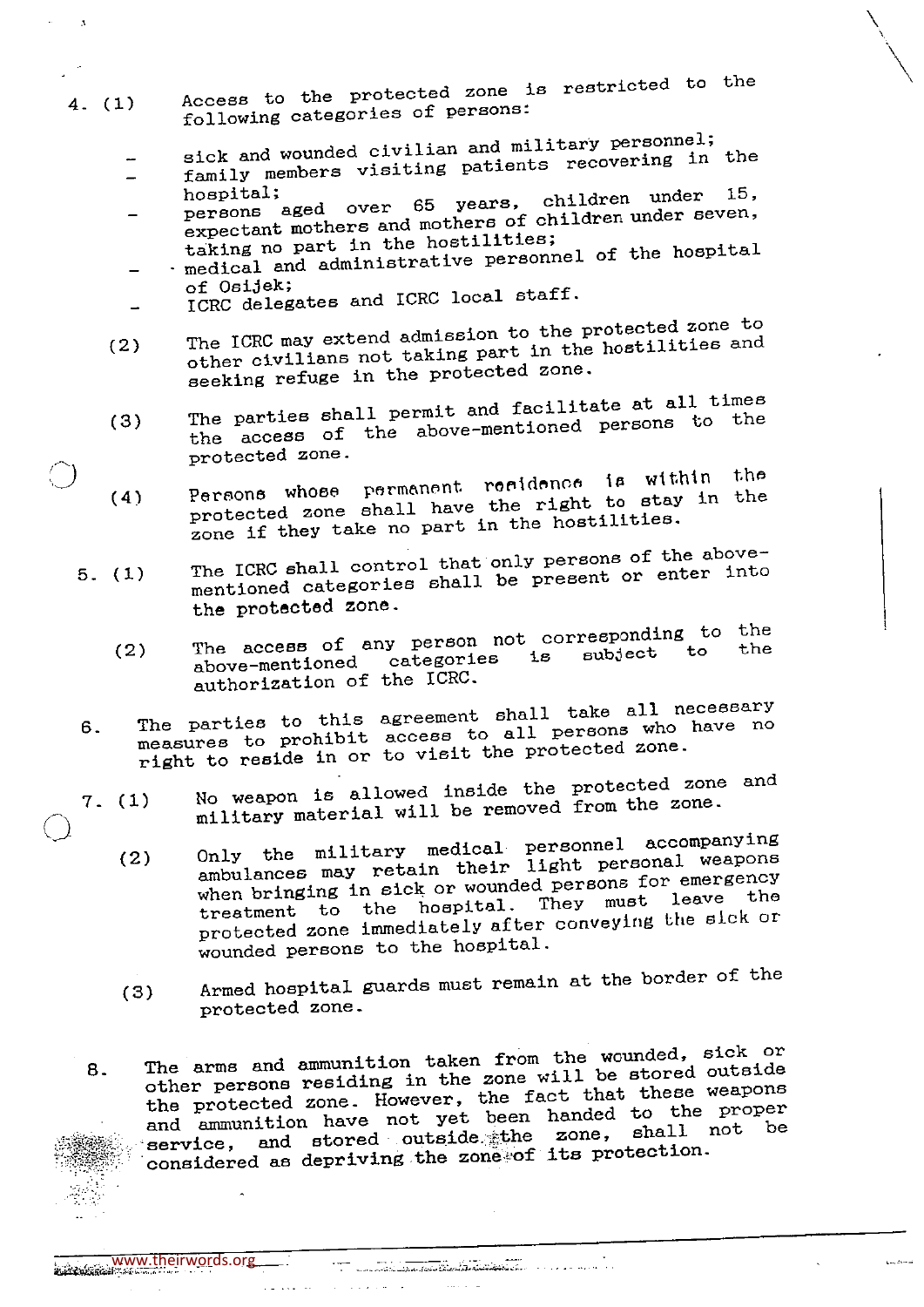- 9.. The arms and ammunition carried by the persons referred to in Article 5 (2) of the present agreement shall be stored in <sup>a</sup> locked premises inside the protected zone or left with their escort outside the zone..
- 10.. No persons residing in or visiting, in whatever capacity, the protected zone shall perform any work directly connected with or contributing to the military operations..
- 11. In no circumstances may the protected zone be the object of attack. It shall be respected and protected at all times by the parties to the conflict.
- 12. The protected zone will continue to receive the necessary food, water and power supply as well as the necessary medical supplies to ensure its functioning. It will also be entitled to humanitarian assistance by the ICRC or any other humanitarian organization.
- 13. The competent authorities of the parties of this agreement will take all necessary measures to enable the functioning of the protected zone. They will in particular give all necessary collaboration to the ICRC and the staff in charge of administering the protected zone in order to implement the present agreement.
- 14. The parties to this agreement will take all necessary measures to make sure that the provisions of this agreement are made known to all persons under their command, control or political influence and to paramilitary and irregular<br>units, not, formally under, their, command, control or units not formally under their command, political influence.
- 15. The parties to this agreement undertake to respect the present agreement in all circumstances and to ensure its respect by any paramilitary or irregular units not formally under their command, control or political influence.
- 16. (1) Nothing in this agreement shall be interpreted as diminishing the obligations of the parties under International Humanitarian Law and their Memorandum of Understanding of 27 November 1991.
	- (2) The parties in particular reaffirm that hospitals even if not situated in <sup>a</sup> protected zone may in no circumstances be the object of attack or be used to commit hostile acts.
- 17. (1) The present agreement enters into force on 3 January 1992 at 24.00 hours if all parties have communicated their formal acceptance of the present agreement by 30 December 1991 at 24.00 hours.
	- (2) Should a party to the present agreement:or the ICRC witness or allege any acts or situations which it considers contrary to the stipulations of the present agreement, it shall at once draw the attentions of the ICRO and the party governing the protected~zone to

and the common states of the common states of the common of the common states of the common states of the common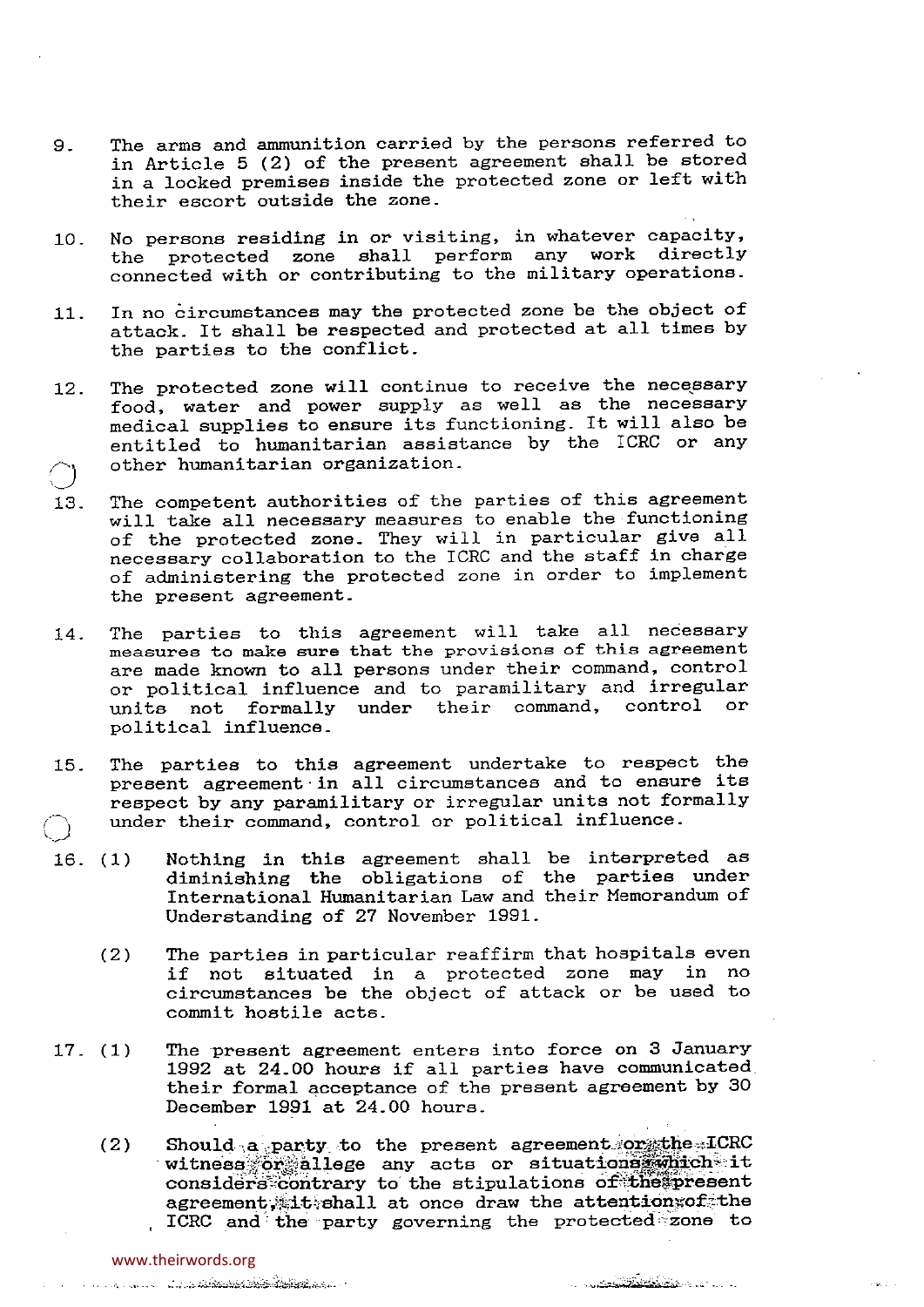these acts or situations, and shall demand an immediate rectification of the matter

- (3) The ICRC shall examine the matter and report, as quickly as possible at the latest within 48 hours, to all parties on its findings on the alleged or witnessed acts or situations. The party which alleged acts or situations contrary to the present agreement may request the ICRC to convene, within five days, <sup>a</sup> meeting of the parties chaired by the ICRC which will discuss the matter. If no agreement can be reached at this meeting, the party which alleged acts or situations contrary to the present agreement may then declare that, within 24 hours, it is no longer bound by the present agreement..
- (4) The ICRC may at any time, after consultation with the parties, - terminate its - involvement in the implementation of the present agreement by written advance notice of five days..
- 18. A map of Osijek indicating the limits of the protected zone is annexed to the present agreement and is an integral part of it.

Pecs, 27 December 1991

 $\bigg/$ 

U

For the Yugoslav Federal Executive Council:

18 Sjiljacur Hojaccovic

For the Yugoslav People's Army:

Augne 6 v

For the Republic of Croatia: the representatives of the Republic of Croatia being plenipotentiaries, their signatures constitute <sup>a</sup> formal acceptance of this agreement in the sense of Artigle 17  $(1)$  by the Republic of Croatia:

.<br>والتأسيس الريب والدياني عنده الرئيس الرئيس الأساب الأول المسا

ล้วันที่พื้นเป็นสารสอบเป็น

 $\sim$ lv INDUM  $\overline{\text{For}}$  the Republic of Serbia: www.theirwords.org

tus den att blir komtingen av m